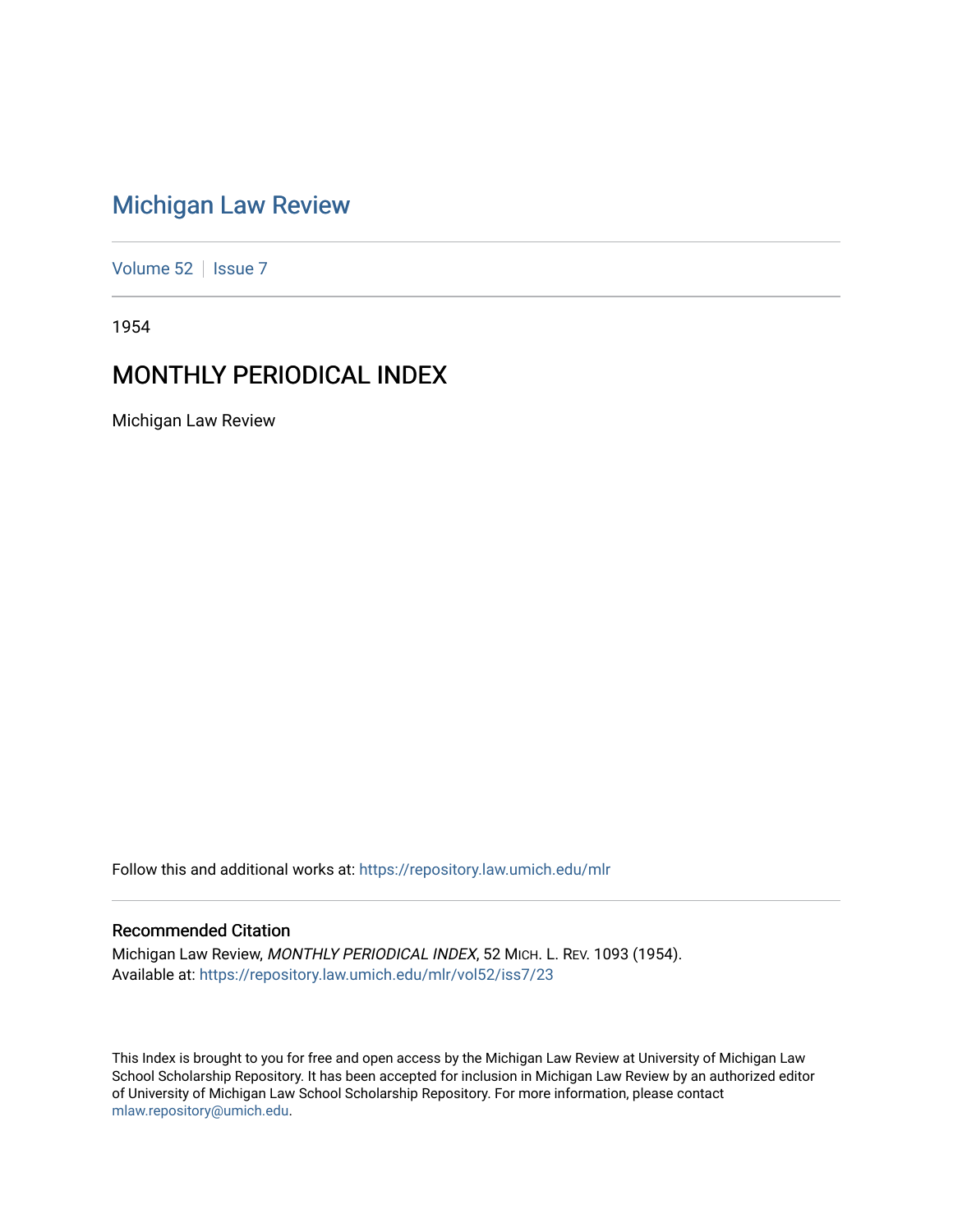# MONTHLY PERIODICAL INDEX

This department lists the *articles* and *comments* which appear in leading law reviews. The index embraces material published since the last issue of this REVIEW.

Limitation of space makes necessary the inclusion of only the longer and more important items: articles and comments. Accordingly, decision notes (except those over five pages in length), book reviews and biographical articles are excluded.

(a) indicates a leading article. Where the title of the article or comment is not selfexplanatory, an indication of its scope is added in brackets.

# ADMINISTRATIVE LAW

Claims against the state of Kentuckythe board of claims. (a) Panl Oberst and Thomas P. Lewis. 42 Ky. L.J. 334-367 (March).

Exhaustion of administrative remedies. 39 Com. L. Q. 273-293 (Winter).

# ANTITRUST LAW

See also *International Law.* 

Corporate dissolution and the anti-trust laws. 21 Univ. Chi. L. Rev. 480-489 (Spring).

Integration and dissolution of the A & P Company: a reply and a rejoinder. 29 Ind. L. J. 367-375 (Spring).

Interlocking directorates: a study in desultory regulation. 29 Ind. L. J. 429-446 (Spring).

Patent dedication as antitrust remedy: new light on Hartford-Empire. 63 Yale L. J. 717-728 (March).

The antitrust laws and regulated industries: the doctrine of primary jurisdiction. (a) Robert B. von Mehren. 67 Harv. L. Rev. 929-966 (April).

The English common law concerning monopolies. (a) William L. Letwin. 21 Univ. Chi. L. Rev. 355-385 (Spring).

The market: a concept in anti-trust. 54 Col. L. Rev:. 580-603 (April).

The United Shoe Machinery case: lease of industrial equipment as an instrument of monopoly. 48 N.W. Univ. L. Rev. 759-771 (Jan.-Feb.).

#### ARBITRATION

Enforceability under the United States arbitration act: collective bargaining agreements and contracts not "involving commerce." 63 Yale L. J. 729-737 (March).

# COMMERCIAL CODE

New wines and new bottles: the uniform commercial code and the California law of chattel security. (a) Leon M. Cooper. 27 So. Cal. L. Rev. 265-289 (April).

Problems of classification under article 9 of the uniform commercial code. (a) Carl W. Funk. 102 Univ. Pa. L. Rev. 703-722 (April).

# CoMPARATIVE LAw

The new American patent act in the light of comparative law: II. [Part I appeared in 102 Univ. Pa. L. Rev. 291-322 (January).] (a) Stefan A. Riesenfeld. 102 Univ. Pa. L. Rev. 723-757 (April).

#### CoNFLICT oF LAws

State jurisdiction over foreign corporations. 34 Bost. Univ. L. Rev. 185-194 (April).

#### CoNSTITUTIONAL LAw

See also *Evidence, Government and Politics, International* Law.

Church, state, and freedom: a review. (a) Paul G. Kauper. 52 Mich. L. Rev. 829- 848 (April).

Congress, the constitution and Crosskey. 29 Ind. L. J. 355-366 (Spring).

Constitutional aspects of court-martial jurisdiction after discharge. 40 Va. L. Rev. 331-342 (April).

Limiting state action by the fourteenth amendment: consequences of abandoning the theory of first amendment incorporation. 67 Harv. L. Rev. 1016-1030 (April).

Movie censorship and the supreme court: what next? 42 Calif. L. Rev. 122-138 (Spring).

Rules for congressional committees: an analysis of house resolution 447. (a) Hugh Scott and Rufus King. 40 Va. L. Rev. 249- 272 (April).

Search and seizure under the fourth amendment as interpreted by the United States supreme court. (a) E. G. Trimble. 42 Ky. L. J. 423-454 (March).

The federalism of freedom. (a) Chester James Antieau. 42 Ky. L. J. 404-422 (March).

The federal taxing power and regulation of crime. 29 Ind. L. J. 377-408 (Spring).

The fifth amendment and federal immu-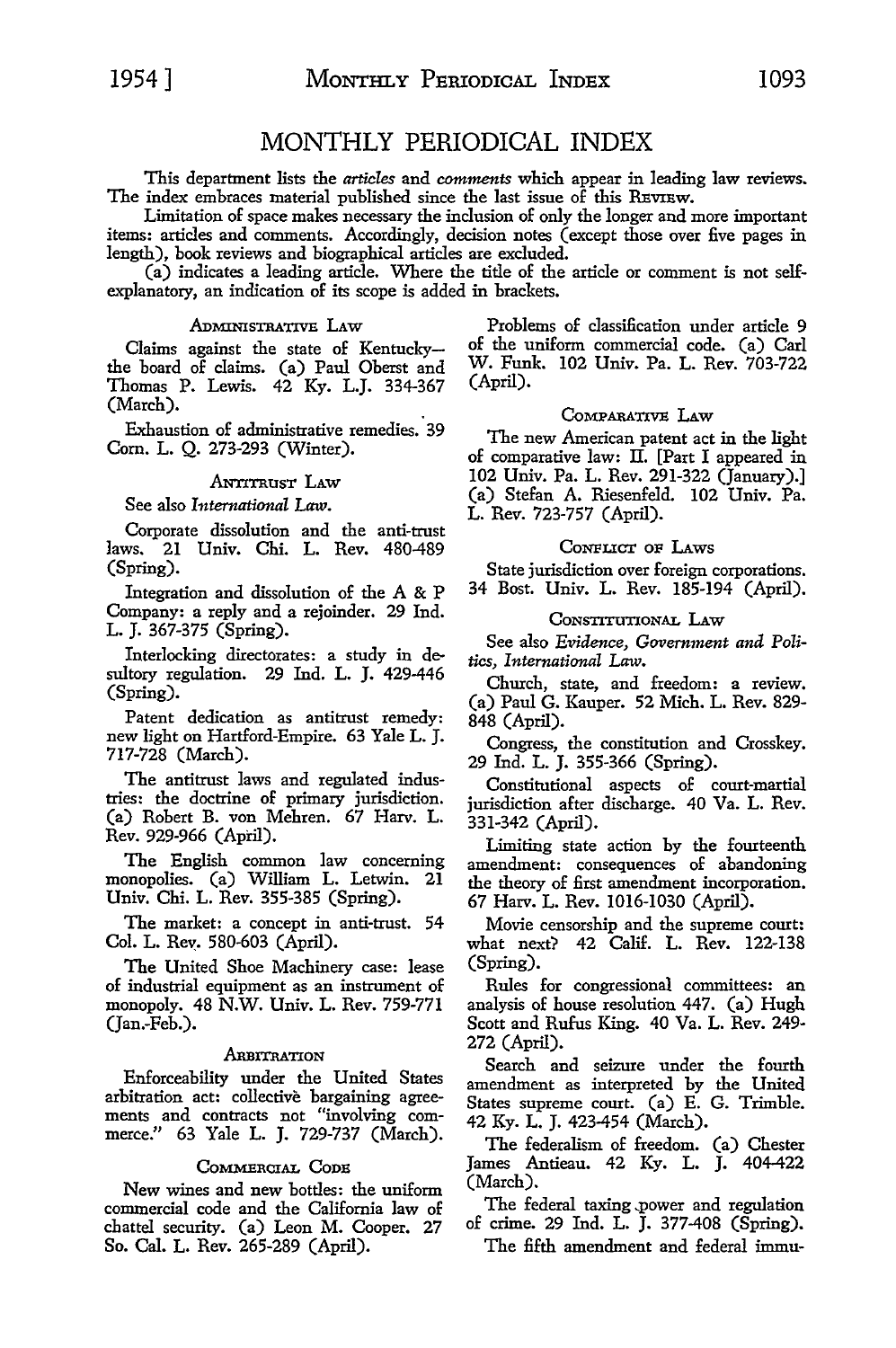nity statutes. (a) Robert **G.** Dixon, Jr. 22 Geo. Wash. L. Rev. 554-581 (April).

The political safeguards of federalism: the role of the states in the composition and selection of the national government. (a) Herbert Wechsler. 54 Col. L. Rev. 543-560 (April).

The public security and wire tapping. (a) Herbert Brownell, Jr. 39 Com. L. Q. 195-212 (Winter).

The relations between state and federal law. (a) Henry M. Hart, Jr. 54 Col. L. Rev. 498-542 (April).

Umpiring the federal system. (a) Paul A. Freund. 54 Col. L. Rev. 561-578 (April).

# **CONTRACTS**

See also *Real Property.* 

Contracts - enforceability of charitable subscriptions in Kentucky. 42 Ky. L. J. 487-492 (March).

Effect of the personal injury release on further recovery in California. 42 Calif. L. Rev. 161-171 (Spring).

Enforcement of personal service contracts in the entertainment industry. (a) David Tannenbaum. 42 Calif. L. Rev. 18-27 (Spring).

Implied contract and the law of literary property. (a) Benjamin Kaplan. 42 Calif. L. Rev. 28-39 (Spring).

Negotiation of personal service contracts. (a) Gordon Youngman. 42 Calif. L. Rev. 2-17 (Spring).

#### **COPYRIGHTS**

See also *Contracts.* 

Contractual protection for literary or dramatic material: when, where and how much? (a) Harry L. Gershan. 27 So. Cal. L. Rev. 290-310 (April).

Literary and artistic products and copyright problems. A Symposium. 19 Law and Contem. Prob. 139-322 (Spring).

·Foreword. (a) Robert Kramer. 139-140.

International copyright in the United States: a critical analysis. (a) John Schulman. 141-155.

Protection of "neighboring rights." (a) George H. C. Bodenhausen. 156-171.

Rights in new media. (a) Theodore R. Kupferman. 172-183.

Old licenses and new uses: motion picture and television rights. (a) Morris E. Cohn. 184-202.

The right of publicity. (a) Melville B. Nimmer. 203-223.

Copyright protection of architectural plans, drawings, and designs. (a) Arthur S. Katz. 224-253.

Literary and artistic property (including copyright) as security: problems facing the lender. (a) Leon Kaplan. 254-274.

The composer and the public interestregulation of performing right societies. (a) Herman Finkelstein. 275-293.

The antitrust aspects of merchandising modern music: the ASCAP consent judgment of 1950. (a) Sigmund Timberg. 294- 322.

Monetary recovery for copyright infringement. 67 Harv. L. Rev. 1044-1059 (April).

Should performance dedicate? (a) Herman F. Selvin. 42 Calif. L. Rev. 40-52 (Spring).

The function of the judge and jury in the "literary property" lawsuit. (a) William B. Carman. 42 Calif. L. Rev. 52-76 (Spring).

The universal copyright convention. (a) Joseph S. Dubin. 42 Calif. L. Rev. 89-119 (Spring).

# **CORPORATIONS**

See also *Antitrust Laws, Conflict of Laws, Taxation.* 

Corporations-dissolution-deadlock. 32 N. C. L. Rev. 335-341 (April).

Non-public offerings under the securities act. 48 N. W. Univ. L. Rev. 771-777 (Jan.-Feb.)

Securities regulation-civil liability under rule X-IOB-5 for fraud in the purchase or sale of securities. 52 Mich. L. Rev. 893- 899 (April).

Two-contract analysis may imperil stock option plans. (a) James F. Ward. 52 Mich. L. Rev. 849-868 (April).

#### CREDITOR'S RIGHTS

Federal tax liens under the federal tax and priority statutes. 22 Geo. Wash. L. Rev. 583-591 (April).

# CRIMINAL LAW AND PROCEDURE

See also *Constitutional Law, Evidence.* 

1953 Annual Survey of American Law: criminal procedure. (a) Kenneth Kaplan. 29 N. Y. Univ. L. Rev. 939-952 (April).

Double punishment under §654. 42 Calif. L. Rev. 139-150 (Spring).

Misapplication of the parens patriae power in delinquency proceedings. 29 Ind. L. J. 475-485 (Spring).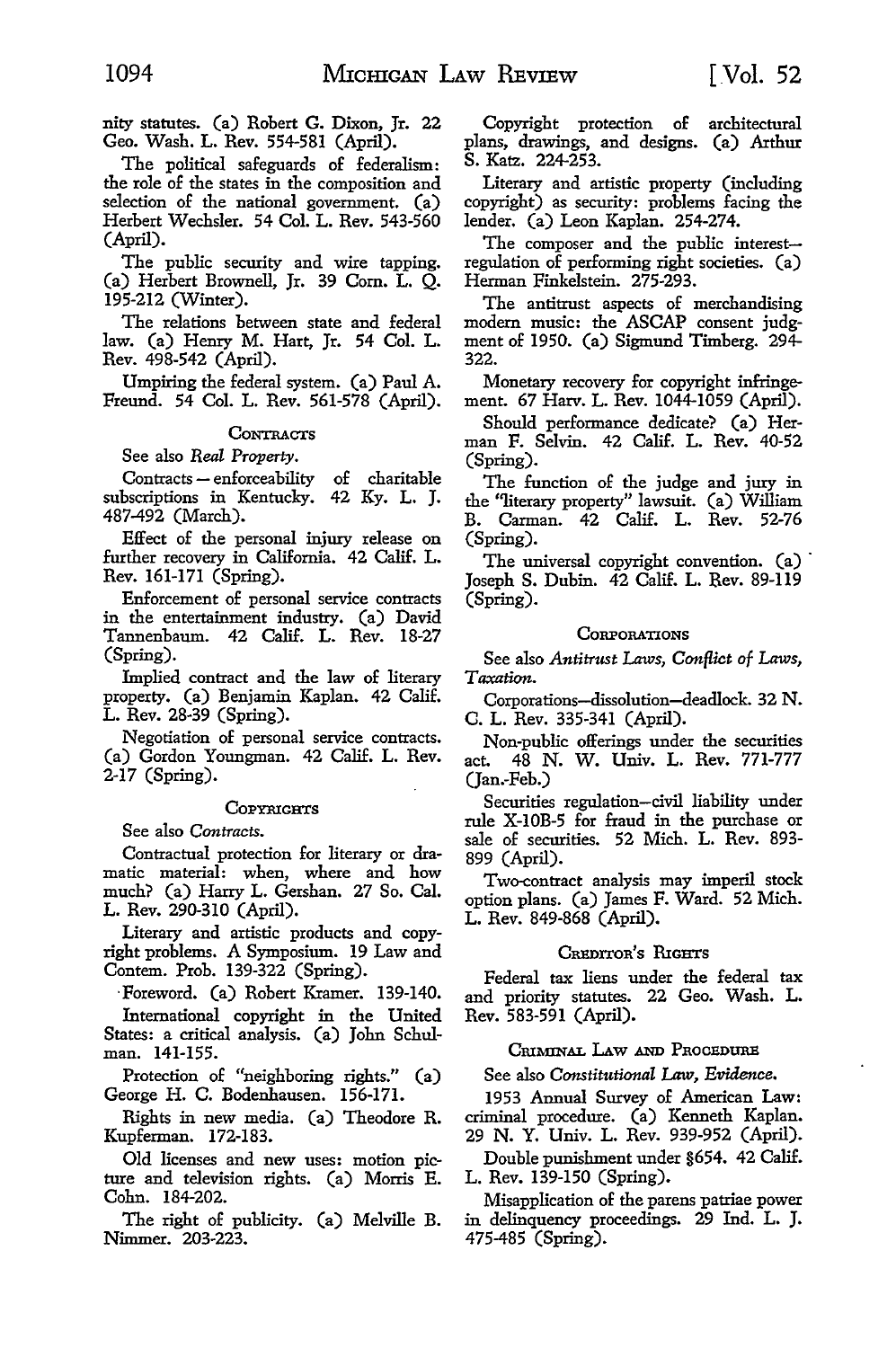Theft-a comparative analysis of the present law and the proposed criminal code. (a) Marygold Shire Melli and Frank J. Remington. 1954 Wis. L. Rev. 253-276 (March).

The law of crime against nature. (a) James R. Spence. 32 N. C. L. Rev. 312- 324 (April).

# DESCENT AND DISTRIBUTION

1953 Annual Survey of American Law: succession. (a) Thomas E. Atkinson. 29 N. Y. Univ. L. Rev. 867-900 (April).

Development of descent in Indiana. (a) John S. Grimes. 29 Ind. L. J. 319-340 (Spring).

The Indiana probate code and the model probate code: a comparison. 29 Ind. L. J. 341-354 (Spring).

#### D**IVORCE**

Alimony in Indiana: traditional concepts v. benefit to society. 29 Ind. L. J. 461-474 (Spring).

Divorce without domicile: two views on the Virgin Islands statute. 39 Com. L. Q. 293-303 (Winter).

# EMINENT DOMAIN

Elements of damages in eminent domain -a New England view. (a) Edward B. Hanify. 34 Bost. Univ. L. Rev. 146-158 (April).

# **EVIDENCE**

See also *Constitutional Law*.

1953 Annual Survey of American Law: evidence. (a) Judson F. Falknor. 29 N. Y. Univ. L. Rev. 953-995 (April).

Incompetent evidence in nonjury trials: ought we presume that it has no effect? 29 Ind. L. J. 446-461 (Spring).

Involuntary confessions: the allocation of responsibility between judge and jury. (a) Bernard D. Meltzer. 21 Univ. Chi. L. Rev. 317-354 (Spring).

Prejudicial evidence under the Illinois habitual criminal act. 48 N. W. Univ. L. Rev. 742-750 (Jan.-Feb.).

Spontaneous declarations (res gestae). (a) Thomas P. Hardman. 56 W. Va. L. Rev. 1-19 (Feb.).

Survey of Wisconsin evidence, 1947-1953. (a) Edwin Comad. 1954 Wis. L. Rev. 181- 221 (March).

# FAIR TRADE LAws

Fair trade-does it warrant reexamination? 48 N. W. Univ. L. Rev. 777-784 (Jan.- Feb.).

Quantity limits rule 203-1: death of the private brand? 22 Geo. Wash. L. Rev. 592- 604 (April).

# FAMILY LAw

Improving the adoption process: the Pennsylvania adoption act. 102 Univ. Pa. L. Rev. 759-781 (April).

# FaTURE INTEREsTs

1953 Annual Survey of American Law: future interests. (a) Bertel M. Sparks. 29 N. Y. Univ. L. Rev. 839-850 (April).

Absolute certainty of vesting under the rule against perpetuities-a self-discredited relic. (a) Owen Tudor. 34 Bost. Univ. L. Rev. 129-145 (April).

# GOVERNMENT AND POLITICS

# See also *Constitutional Law.*

Legal trends in "people's democracies": the satellite states. (a) Branko M. Peselj. 22 Geo. Wash. L. Rev. 513-553 (April).

Public funds and the informational activities of state and local officials. 21 Univ. Chi. L. Rev. 474-479 (Spring).

# **L**NSURANCE

Exclusion of aviation risks from life insurance contracts. 63 Yale L. J. 692-708 (March).

# INTERNATIONAL LAw

Insurance-meaning of "war" in insurance policies. 52 Mich. L. Rev. 884-893 (April).

International law and extraterritorial application of the antitrust laws. (a) George Winthrop Haight. 63 Yale L. J. 639-654 (March).

Sources of conffict between international law and the antitrust laws. (a) William Dwight Whitney. 63 Yale L. J. 655-662 (March).

The plea of privilege against self-incrimination by United Nations employees. (a) Emanuel Margolis. 40 Va. L. Rev. 283-309 (April).

#### JUDICIAL ADMINISTRATION

Court commissioners-judicial powers and limitations. 38 Minn. L. Rev. 523-535 (April).

# JURISPRUDENCE

Between legal realism and idealism. (a) Barna Horvath. 48 N. W. Univ. L. Rev. 693-713 (Jan.-Feb.).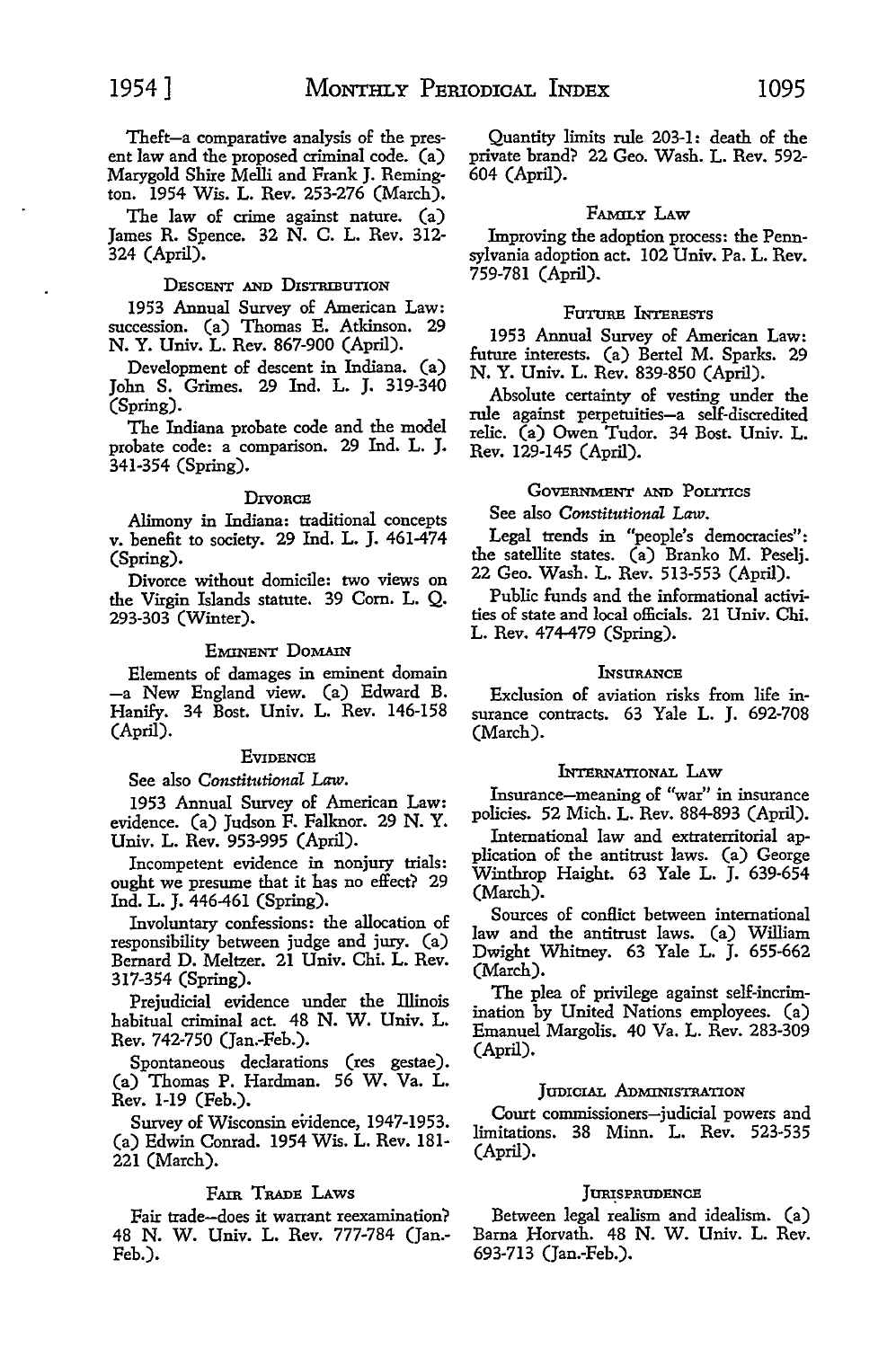# LABOR LAW

*See* also *Arbitration.* 

"Hot cargo" clauses and the Taft-Hartley Act. 48 N. W. Univ. L. Rev. 735-742 (Jan.-Feb.).

Labor law-fair labor standards act-coverage of maintenance employees of office buildings. 32 N. C. L. *Rev.* 341-351 (April).

Labor law-NLRB sanctions in cases involving illegal union security provisions. 29 N. Y. Univ. L. *Rev.* 997-1009 (April).

Legal aspects and problems of multi-employer bargaining. (a) Harry H. Rains. 34 Bost. Univ. L. Rev. 159-183 (April).

The California jurisdictional strike act. (a) Benjamin Aaron. 27 So. Cal. L. Rev. 237-264 (April).

The role of contempt proceedings in enforcing orders of the NLRB. 54 Col. L. Rev. 603-615 (April).

#### LEGAL HISTORY

Legal history-Joseph Story's anonymous law articles. 52 Mich. L. Rev. 869-884 (April).

# MILITARY LAW

See also *Constitutional Law.* 

An evaluation of the United States court of military appeals. (a) Daniel Walker. 48 N. W. Univ. L. Rev. 714-733 (Jan.- Feb.).

Jurisdiction over civilians under article 3(A) of the uniform code of military justice -the Toth case. 21 Univ. Chi. L. Rev. 426- 437 (Spring).

# **MORTGAGES**

1953 Annual Survey of American Law: mortgages. (a) Godfrey E. Updike. 29 N. Y. Univ. L. Rev. 829-838 (April).

Refinements in additional advance financing: the "open end" mortgage. 38 Minn. L. Rev. 507-522 (April).

#### MUNICIPAL CORPORATIONS

Consolidation-complete or functionalof city and county governments in Kentucky. (a) Thomas P. Lewis, James S. Kostas and Charles N. Carnes. 42 Ky. L. J. 295-333 (March).

Survey of Wisconsin municipal law, 1947- 1953. (a) Robert J. Cunningham. 1954 Wis. L. Rev. 222-252 (March).

#### PARTNERSHIP

Profit rights and creditors' priorities after a partner's death or retirement: section 42 of the UPA. 63 Yale L. J. 709-716 (March).

#### PATENT LAw

See *Comparative Law.* 

# PERSONAL PROPERTY

See also *Real Property*.

Creation of joint rights between husband and wife in personal property: I. (a) R. Bruce Townsend. 52 Mich. L. Rev. 779-828 (April).

# PRACTICE AND PROCEDURE

1953 Annual Survey of American Law: civil procedure in state courts. (a) Delmar Karlen and Gerald Moss. 29 N. Y. Univ. L. Rev. 926-938 (April).

1953 Annual Survey of American Law: federal jurisdiction and practice. (a) Herbert Peterfreund. 29 N. Y. Univ. L. Rev. 901-925 (April).

Absolute dismissal under federal rule 41(a): the disappearing right of voluntary nonsuit. 63 Yale L. J. 738-743 (March).

Binding effect of class actions. 67 Harv. L. Rev. 1059-1068 (April).

Civil procedure-jurisdiction of transitory actions-effect of restriction of venue after voluntary nonsuit. 32 N. C. L. Rev. 326- 331 (April).

Counterclaim against counterclaim. (a) Robert Wyness Millar. 48 N. W. Univ. L. Rev. 671-692 (Jan.-Feb.).

Estoppel by rule: the compulsory counterclaim under modem pleading. (a) Charles Alan Wright. 38 Minn. L. Rev. 423-465 (April).

Exercise of discretion in permitting dismissals without prejudice under federal rule 41(a). 54 Col. L. Rev. 616-625 (April).

Review of non-final venue rulings in Wisconsin-certiorari or mandamus? 1954 Wis. L. Rev. 306-323 (March).

Special and general appearances in Wisconsin courts. 1954 Wis. L. Rev. 292-305 (March).

The en bane procedures of the United States court of appeals. 21 Univ. Chi. L. Rev. 447-454 (Spring).

The functions of the jury: facts or fictions? (a) Dale W. Broeder. 21 Univ. Chi. L. Rev. 386-424 (Spring).

The mechanism of our jury system should be adjusted and lubricated. (a) B. F. Howard. 56 W. Va. L. Rev. 39-53 (Feb.).

The scope of judicial review in criminal prosecutions for refusing to submit *to* induction. 22 Geo. Wash. L. Rev. 604-615 (April).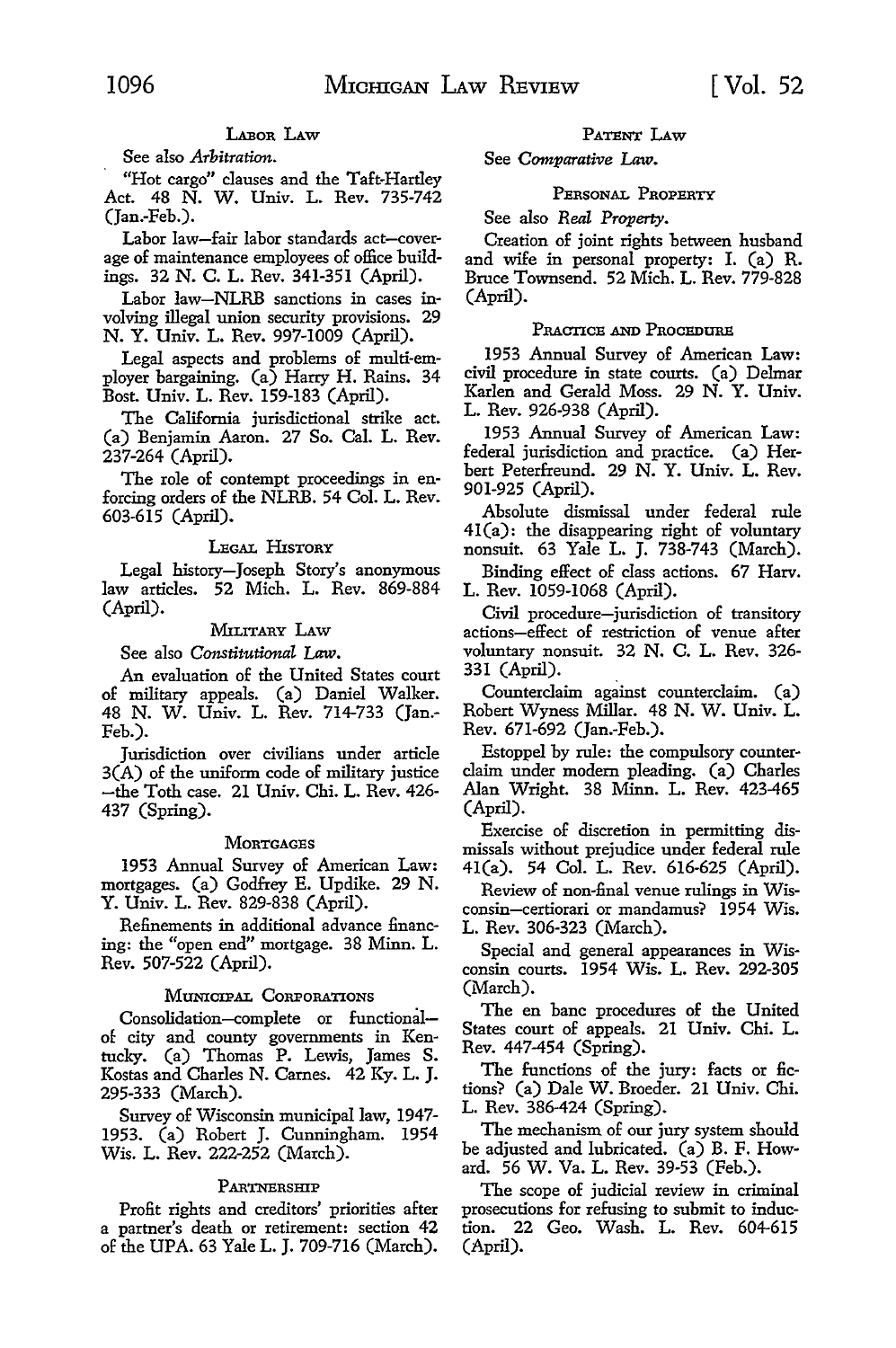Waiver of jury unanimity-some doubts about reasonable doubt. 21 Univ. Chi. L. Rev. 438-447 (Spring).

#### **RAILROADS**

Proposed changes in the laws governing injuries in interstate transportation. 67 Harv. L. Rev. 1003-1014 (April).

# REAL PROPERTY

See also *Mortgages, Trusts.* 

1953 Annual Survey of American Law: real and personal property. (a) Elmer M. Million, Hiram H. Lesar, Ralph E. Kharas and Clyde O. Martz. 29 N. Y. Univ. L. Rev. 775-828 (April).

Limits of title search under the West Virginia recording act. (a) Clyde L. Colson. 56 W. Va. L. Rev. 20-38 (Feb.).

Real estate brokers: continuing commissions and the landlord-tenant relationship. 63 Yale L. J. 664-691 (March).

Severance of joint tenancies. (a) Robert W. Swenson and Ronan E. Degnan. 38 Minn. L. Rev. 466-505 (April).

The effect of encroachments and projections upon the marketability of title. (a) Milton R. Friedman. 39 Com. L. Q. 237- 272 (Winter).

#### **SALES**

Consumer sales financing: placing the risk for defective goods. 102 Univ. Pa. L. Rev. 782-796 (April).

Sales-warranties-implied in sale of food for human consumption. 32 N. C. L. Rev. 351-360 (April).

# STATUTORY CONSTRUCTION

The Rosenberg case: a problem of statutory construction. 48 N. W. Univ. L. Rev. 751-759 (Jan.-Feb.).

# TAXATION

See also *Creditor's Rights.* 

Discovery of government's deficiency computation in tax fraud cases. (a) Daniel R. Dixon. 32 N. C. L. Rev. 291-311 (April).

Kentucky income tax compared with federal income tax. (a) Charles R. Lockyer. 42 Ky. L. J. 368-403 (March).

Reciprocal trusts in estate and gift taxation. 42 Calif. L. Rev. 151-160 (Spring).

Taxation-payments for assignment or cancellation of contracts as capital gain or ordinary income. 42 Ky. L. J. 470-478 (March).

Tax effects of absence of market value on employee bargain purchases-the Marshall plan. 21 Univ. Chi. L. Rev. 464-473 (Spring).

The emerging concept of tax estoppel. 40 Va. L. Rev. 313-330 (April).

# TORTS

See also *Administrative Law.* 

An eclipse of fault liability? (a) R. W. Baker. 40 Va. L. Rev. 273-281 (April).

Employer's liability in Massachusetts for the negligence of his independent contractor. 34 Bost. Univ. L. Rev. 195-204 (April).

"Liberal construction" and the tort liability of the federal government. 67 Harv. L. Rev. 994-1003 (April).

Tort actions between husband and wife. 42 Ky. L. J. 497-503 (March).

Tort liability of occupiers of land: duties owed to licensees and invitees. (a) Fleming James, Jr. 63 Yale L. J. 605-638 (March).

Torts-malicious prosecution-public officers. 32 N. C. L. Rev. 360-366 (April).

Torts-negligence-availability of defense of assumption of risk. 32 N. C. L. Rev. 366-373 (April).

# TRANSPORTATION

Criteria in the establishment of freight rate divisions. (a) Jervis Langdon, Jr. 39 Com. L. Q. 213-236 (Winter).

# TRUSTS

1953 Annual Survey of American Law: trusts and administration. (a) Russell D. Niles. 29 N. Y. Univ. L. Rev. 851-866 (April).

Common law trusts in civil law courts. 67 Harv. L. Rev. 1030-1044 (April).

Current developments in resulting trusts and constructive trusts in Kentucky. (a) Wesley Gilmer, Jr. 42 Ky. L. J. 455-467 (March).

"Purchase-money" trusts in Kentucky. 42 Ky. L. J. 478-487 (March).

Trust apportionment of corporate distributions from fixed assets. 21 Univ. Chi. L. Rev. 454-464 (Spring).

#### UNFAIR COMPETITION

Unfair competition on ideas and titles. (a) Rudolf Callmann. 42 Calif. L. Rev. 77-88 (Spring).

#### WORKMEN'S COMPENSATION

Latent injuries and the statutes of notice and limitation in Wisconsin workmen's com